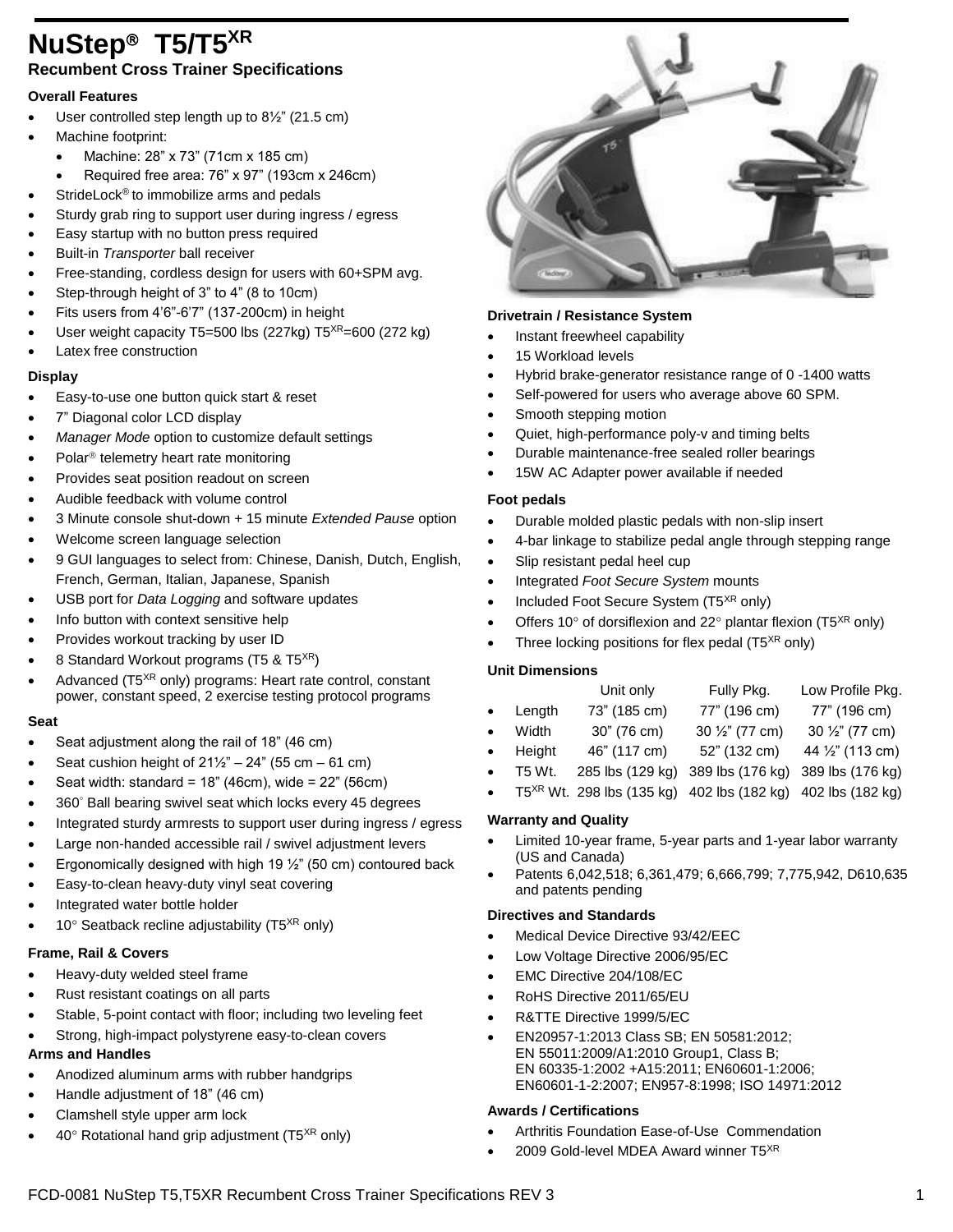## **NuStep® T5/T5XR Recumbent Cross Trainer Predicted Metabolic Equivalents**

Predicted METs equation as a function of power and weight

Weight in kilograms  $\rightarrow$  METs = (-171.433+(6.565\*wt)+(10.505\*watts))/(wt\*3.5)

|  |  |  |  | Weight in pounds $\rightarrow$ METs = (-171.433+(6.565*(wt/2.204))+(10.505*watts))/((wt/2.204)*3.5) |
|--|--|--|--|-----------------------------------------------------------------------------------------------------|
|--|--|--|--|-----------------------------------------------------------------------------------------------------|

|        |     | User weight |      |      |      |      |      |      |      |      |     |     |     |     |     |     |     |     |     |     |     |         |
|--------|-----|-------------|------|------|------|------|------|------|------|------|-----|-----|-----|-----|-----|-----|-----|-----|-----|-----|-----|---------|
|        | lb  | 100         | 125  | 150  | 175  | 200  | 225  | 250  | 275  | 300  | 325 | 350 | 375 | 400 | 425 | 450 | 475 | 500 | 525 | 550 | 575 | 600     |
|        | kg  | 45          | 57   | 68   | 79   | 91   | 102  | 113  | 125  | 136  | 147 | 159 | 170 | 181 | 193 | 204 | 215 | 227 | 238 | 249 | 261 | 272     |
|        | 25  | 2.5         | 2.3  | 2.3  | 2.2  | 2.2  | 2.1  | 2.1  | 2.1  | 2.1  | 2.1 | 2.0 | 2.0 | 2.0 | 2.0 | 2.0 | 2.0 | 2.0 | 2.0 | 2.0 | 2.0 | $2.0\,$ |
|        | 50  | 4.1         | 3.7  | 3.4  | 3.1  | 3.0  | 2.9  | 2.8  | 2.7  | 2.6  | 2.6 | 2.5 | 2.5 | 2.4 | 2.4 | 2.4 | 2.3 | 2.3 | 2.3 | 2.3 | 2.3 | 2.2     |
|        | 75  | 5.8         | 5.0  | 4.5  | 4.1  | 3.8  | 3.6  | 3.4  | 3.3  | 3.2  | 3.1 | 3.0 | 2.9 | 2.8 | 2.8 | 2.7 | 2.7 | 2.7 | 2.6 | 2.6 | 2.6 | 2.5     |
|        | 100 | 7.4         | 6.3  | 5.6  | 5.0  | 4.6  | 4.3  | 4.1  | 3.9  | 3.7  | 3.6 | 3.5 | 3.4 | 3.3 | 3.2 | 3.1 | 3.0 | 3.0 | 2.9 | 2.9 | 2.8 | 2.8     |
|        | 125 | 9.1         | 7.6  | 6.7  | 6.0  | 5.5  | 5.1  | 4.8  | 4.5  | 4.3  | 4.1 | 3.9 | 3.8 | 3.7 | 3.6 | 3.5 | 3.4 | 3.3 | 3.2 | 3.2 | 3.1 | 3.1     |
|        | 150 | 10.7        | 9.0  | 7.8  | 6.9  | 6.3  | 5.8  | 5.4  | 5.1  | 4.8  | 4.6 | 4.4 | 4.2 | 4.1 | 4.0 | 3.8 | 3.7 | 3.6 | 3.6 | 3.5 | 3.4 | 3.3     |
|        | 175 | 12.4        | 10.3 | 8.9  | 7.9  | 7.1  | 6.5  | 6.1  | 5.7  | 5.4  | 5.1 | 4.9 | 4.7 | 4.5 | 4.3 | 4.2 | 4.1 | 4.0 | 3.9 | 3.8 | 3.7 | 3.6     |
| [Wats] | 200 | 14.0        | 11.6 | 10.0 | 8.8  | 8.0  | 7.3  | 6.7  | 6.3  | 5.9  | 5.6 | 5.3 | 5.1 | 4.9 | 4.7 | 4.6 | 4.4 | 4.3 | 4.2 | 4.1 | 4.0 | 3.9     |
|        | 225 | 15.7        | 12.9 | 11.1 | 9.8  | 8.8  | 8.0  | 7.4  | 6.9  | 6.5  | 6.1 | 5.8 | 5.6 | 5.3 | 5.1 | 4.9 | 4.8 | 4.6 | 4.5 | 4.4 | 4.3 | 4.2     |
| Power  | 250 | 17.3        | 14.2 | 12.2 | 10.7 | 9.6  | 8.7  | 8.1  | 7.5  | 7.0  | 6.6 | 6.3 | 6.0 | 5.7 | 5.5 | 5.3 | 5.1 | 5.0 | 4.8 | 4.7 | 4.6 | 4.5     |
|        | 275 |             | 15.6 | 13.3 | 11.7 | 10.4 | 9.5  | 8.7  | 8.1  | 7.6  | 7.1 | 6.8 | 6.4 | 6.2 | 5.9 | 5.7 | 5.5 | 5.3 | 5.1 | 5.0 | 4.9 | 4.7     |
|        | 300 |             | 16.9 | 14.4 | 12.6 | 11.3 | 10.2 | 9.4  | 8.7  | 8.1  | 7.7 | 7.2 | 6.9 | 6.6 | 6.3 | 6.0 | 5.8 | 5.6 | 5.5 | 5.3 | 5.1 | 5.0     |
|        | 325 |             | 18.2 | 15.5 | 13.5 | 12.1 | 11.0 | 10.0 | 9.3  | 8.7  | 8.2 | 7.7 | 7.3 | 7.0 | 6.7 | 6.4 | 6.2 | 6.0 | 5.8 | 5.6 | 5.4 | 5.3     |
|        | 350 |             |      | 16.6 | 14.5 | 12.9 | 11.7 | 10.7 | 9.9  | 9.2  | 8.7 | 8.2 | 7.8 | 7.4 | 7.1 | 6.8 | 6.5 | 6.3 | 6.1 | 5.9 | 5.7 | 5.6     |
|        | 375 |             |      | 17.7 | 15.4 | 13.7 | 12.4 | 11.4 | 10.5 | 9.8  | 9.2 | 8.7 | 8.2 | 7.8 | 7.5 | 7.1 | 6.9 | 6.6 | 6.4 | 6.2 | 6.0 | 5.8     |
|        | 400 |             |      |      | 16.4 | 14.6 | 13.2 | 12.0 | 11.1 | 10.3 | 9.7 | 9.1 | 8.6 | 8.2 | 7.8 | 7.5 | 7.2 | 7.0 | 6.7 | 6.5 | 6.3 | 6.1     |

#### Note:

All values derived from a study performed by Dr. John Porcari, University of Wisconsin - La Crosse, La Crosse WI 54601, 2008-09.

*This information is proprietary and is intended only for single distribution from NuStep Inc. It may not be reproduced or transmitted in any form or by any means, electronic or mechanical, for any purpose without the written permission of NuStep Inc.*

*Effective 12/22/08 with software Rev 272.50*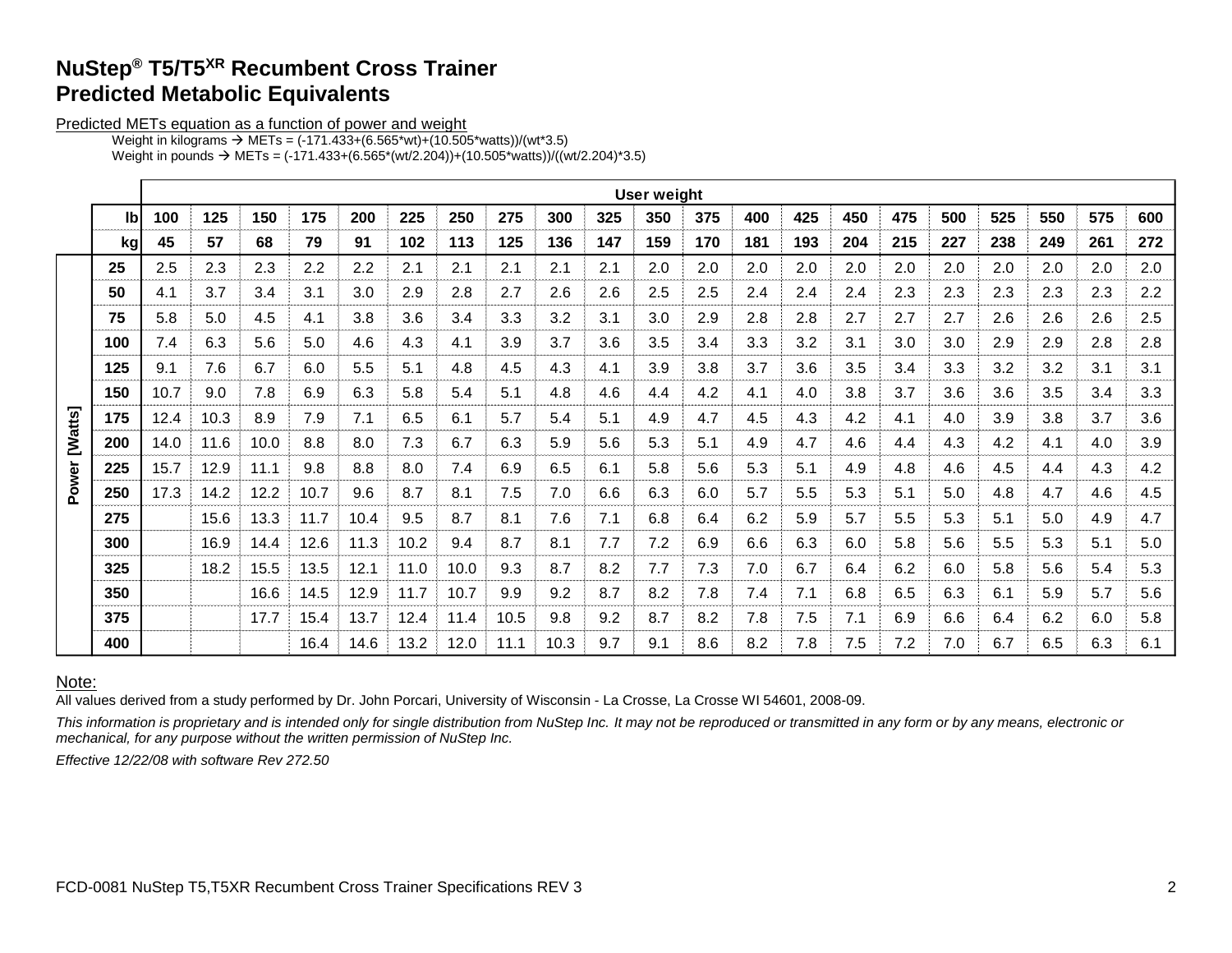# **NuStep® T5/T5XR Recumbent Cross Trainer Predicted Caloric Expenditure per Minute**

Predicted caloric expenditure equation as a function of power and weight

Weight in kilograms  $\rightarrow$  Kcal/min = (METs\*(wt\*3.5)/1000)\*5 Weight in pounds  $\rightarrow$  Kcal/min = (METs\*((wt/2.204)\*3.5)/1000)\*5

|                        |              |      |      |      |      |      |      |      |      |      |      |      |      | <b>User weight</b> |      |      |      |      |      |      |      |                                                                                                      |  |  |  |  |  |  |
|------------------------|--------------|------|------|------|------|------|------|------|------|------|------|------|------|--------------------|------|------|------|------|------|------|------|------------------------------------------------------------------------------------------------------|--|--|--|--|--|--|
|                        | lb           | 100  | 125  | 150  | 175  | 200  | 225  | 250  | 275  | 300  | 325  | 350  | 375  | 400                | 425  | 450  | 475  | 500  | 525  | 550  | 575  | 600                                                                                                  |  |  |  |  |  |  |
|                        | kg           | 45   | 57   | 68   | 79   | 91   | 102  | 113  | 125  | 136  | 147  | 159  | 170  | 181                | 193  | 204  | 215  | 227  | 238  | 249  | 261  | 272                                                                                                  |  |  |  |  |  |  |
|                        | 1            | 0.8  | 1.0  | 1.2  | 1.4  | 1.6  | 1.8  | 2.0  | 2.2  | 2.4  | 2.6  | 2.8  | 3.0  | 3.2                | 3.4  | 3.6  | 3.8  | 4.0  | 4.2  | 4.4  | 4.6  | 4.8                                                                                                  |  |  |  |  |  |  |
|                        | $\mathbf{2}$ | 1.6  | 2.0  | 2.4  | 2.8  | 3.2  | 3.6  | 4.0  | 4.4  | 4.8  | 5.2  | 5.6  | 6.0  | 6.4                | 6.7  | 7.1  | 7.5  | 7.9  | 8.3  | 8.7  | 9.1  | 9.5                                                                                                  |  |  |  |  |  |  |
|                        | 3            | 2.4  | 3.0  | 3.6  | 4.2  | 4.8  | 5.4  | 6.0  | 6.5  | 7.1  | 7.7  | 8.3  | 8.9  | 9.5                | 10.1 | 10.7 | 11.3 | 11.9 | 12.5 | 13.1 | 13.7 | 14.3                                                                                                 |  |  |  |  |  |  |
|                        | 4            | 3.2  | 4.0  | 4.8  | 5.6  | 6.4  | 7.1  | 7.9  | 8.7  | 9.5  | 10.3 | 11.1 | 11.9 | 12.7               | 13.5 | 14.3 | 15.1 | 15.9 | 16.7 | 17.5 | 18.3 | 19.1                                                                                                 |  |  |  |  |  |  |
|                        | 5            | 4.0  | 5.0  | 6.0  | 6.9  | 7.9  | 8.9  | 9.9  | 10.9 | 11.9 | 12.9 | 13.9 | 14.9 | 15.9               | 16.9 | 17.9 | 18.9 | 19.8 | 20.8 | 21.8 | 22.8 | 23.8                                                                                                 |  |  |  |  |  |  |
| $\widehat{\mathbf{S}}$ | 6            | 4.8  | 6.0  | 7.1  | 8.3  | 9.5  | 10.7 | 11.9 | 13.1 | 14.3 | 15.5 | 16.7 | 17.9 | 19.1               | 20.2 | 21.4 | 22.6 | 23.8 | 25.0 | 26.2 | 27.4 | 28.6<br>33.3<br>38.1<br>42.9<br>47.6<br>52.4<br>57.2<br>61.9<br>66.7<br>71.4<br>76.2<br>81.0<br>85.7 |  |  |  |  |  |  |
| (MET-<br>Equivalents   |              | 5.6  | 6.9  | 8.3  | 9.7  | 11.1 | 12.5 | 13.9 | 15.3 | 16.7 | 18.1 | 19.4 | 20.8 | 22.2               | 23.6 | 25.0 | 26.4 | 27.8 | 29.2 | 30.6 | 32.0 |                                                                                                      |  |  |  |  |  |  |
|                        | 8            | 6.4  | 7.9  | 9.5  | 11.1 | 12.7 | 14.3 | 15.9 | 17.5 | 19.1 | 20.6 | 22.2 | 23.8 | 25.4               | 27.0 | 28.6 | 30.2 | 31.8 | 33.3 | 34.9 | 36.5 |                                                                                                      |  |  |  |  |  |  |
|                        | 9            | 7.1  | 8.9  | 10.7 | 12.5 | 14.3 | 16.1 | 17.9 | 19.6 | 21.4 | 23.2 | 25.0 | 26.8 | 28.6               | 30.4 | 32.1 | 33.9 | 35.7 | 37.5 | 39.3 | 41.1 |                                                                                                      |  |  |  |  |  |  |
|                        | 10           | 7.9  | 9.9  | 11.9 | 13.9 | 15.9 | 17.9 | 19.8 | 21.8 | 23.8 | 25.8 | 27.8 | 29.8 | 31.8               | 33.7 | 35.7 | 37.7 | 39.7 | 41.7 | 43.7 | 45.6 |                                                                                                      |  |  |  |  |  |  |
|                        | 11           | 8.7  | 10.9 | 13.1 | 15.3 | 17.5 | 19.6 | 21.8 | 24.0 | 26.2 | 28.4 | 30.6 | 32.7 | 34.9               | 37.1 | 39.3 | 41.5 | 43.7 | 45.8 | 48.0 | 50.2 |                                                                                                      |  |  |  |  |  |  |
|                        | 12           | 9.5  | 11.9 | 14.3 | 16.7 | 19.1 | 21.4 | 23.8 | 26.2 | 28.6 | 31.0 | 33.3 | 35.7 | 38.1               | 40.5 | 42.9 | 45.2 | 47.6 | 50.0 | 52.4 | 54.8 |                                                                                                      |  |  |  |  |  |  |
| <b>Metabolic</b>       | 13           | 10.3 | 12.9 | 15.5 | 18.1 | 20.6 | 23.2 | 25.8 | 28.4 | 31.0 | 33.5 | 36.1 | 38.7 | 41.3               | 43.9 | 46.4 | 49.0 | 51.6 | 54.2 | 56.8 | 59.3 |                                                                                                      |  |  |  |  |  |  |
|                        | 14           | 11.1 | 13.9 | 16.7 | 19.4 | 22.2 | 25.0 | 27.8 | 30.6 | 33.3 | 36.1 | 38.9 | 41.7 | 44.5               | 47.2 | 50.0 | 52.8 | 55.6 | 58.3 | 61.1 | 63.9 |                                                                                                      |  |  |  |  |  |  |
|                        | 15           | 11.9 | 14.9 | 17.9 | 20.8 | 23.8 | 26.8 | 29.8 | 32.7 | 35.7 | 38.7 | 41.7 | 44.7 | 47.6               | 50.6 | 53.6 | 56.6 | 59.5 | 62.5 | 65.5 | 68.5 |                                                                                                      |  |  |  |  |  |  |
|                        | 16           | 12.7 | 15.9 | 19.1 | 22.2 | 25.4 | 28.6 | 31.8 | 34.9 | 38.1 | 41.3 | 44.5 | 47.6 | 50.8               | 54.0 | 57.2 | 60.3 | 63.5 | 66.7 | 69.9 | 73.0 |                                                                                                      |  |  |  |  |  |  |
|                        | 17           | 13.5 | 16.9 | 20.2 | 23.6 | 27.0 | 30.4 | 33.7 | 37.1 | 40.5 | 43.9 | 47.2 | 50.6 | 54.0               | 57.4 | 60.7 | 64.1 | 67.5 | 70.8 | 74.2 | 77.6 |                                                                                                      |  |  |  |  |  |  |
|                        | 18           | 14.3 | 17.9 | 21.4 | 25.0 | 28.6 | 32.1 | 35.7 | 39.3 | 42.9 | 46.4 | 50.0 | 53.6 | 57.2 60.7          |      | 64.3 | 67.9 | 71.4 | 75.0 | 78.6 | 82.2 |                                                                                                      |  |  |  |  |  |  |

## Note:

All values derived from a study performed by Dr. John Porcari, University of Wisconsin - La Crosse, La Crosse WI 54601, 2008-09.

*This information is proprietary and is intended only for single distribution from NuStep Inc. It may not be reproduced or transmitted in any form or by any means, electronic or mechanical, for any purpose without the written permission of NuStep Inc.*

*Effective 12/22/08 with software Rev 272.507*